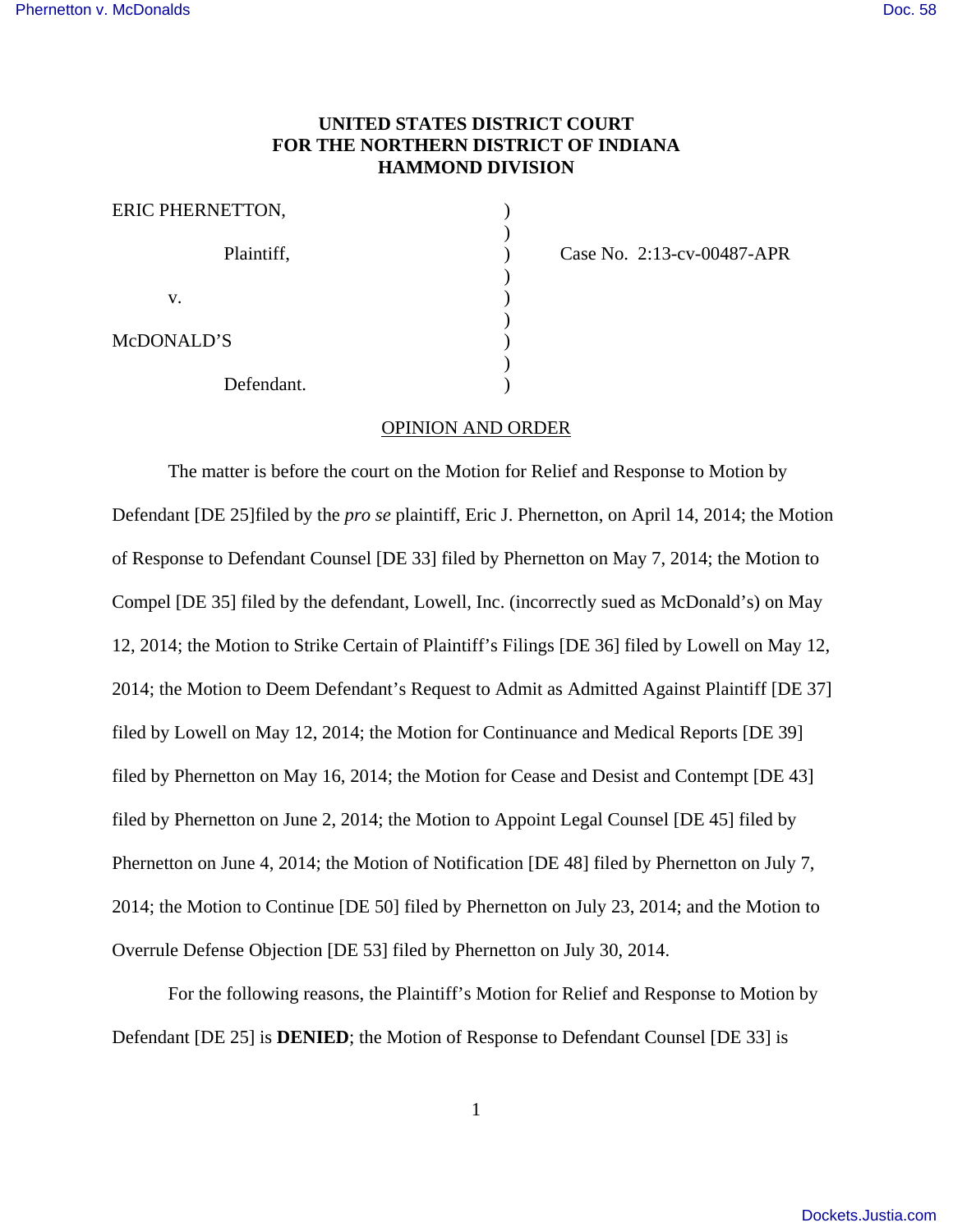**STRICKEN**; the Defendant's Motion to Compel [DE 35] is **GRANTED**; the Motion to Strike Certain of Plaintiff's Filings [DE 36] is **GRANTED IN PART and DENIED IN PART**; the Defendant's Motion to Deem Defendant's Request to Admit as Admitted Against Plaintiff [DE 37] is **DENIED**; the Motion for Continuance and Medical Reports [DE 39] is **STRICKEN**; the Motion for Cease and Desist and Contempt [DE 43] is **DENIED**; the Motion to Appoint Legal Counsel [DE 45] is **DENIED**; the Motion of Notification [DE 48] is **STRICKEN**; and the Motion to Continue [DE 50] is **DENIED**. The court **STRIKES** DE 3-5, 14, 20. The court **DIRECTS** the clerk to amend the docket to show that the Motion to Overrule Defense Objection [DE 53] is a response brief.

#### **Background**

On December 27, 2013, the *pro se* plaintiff, Eric Phernetton, filed a complaint alleging that the defendant, Lowell, Inc. (incorrectly sued as "McDonald's"), discriminated against him in violation of Title VII and the Americans with Disabilities Act. Lowell filed its answer to Phernetton's complaint on February 28, 2014. Phernetton replied to the Answer on March 31, 2014. On March 25, 2014, Lowell's counsel, Jason D. Keck, attempted to speak with Phernetton regarding the parties' Federal Rules of Civil Procedure 26(f) report. Phernetton refused to respond substantively to Keck. On March 28, 2014, Lowell filed its proposed scheduling order. Phernetton later submitted a response to Lowell's Rule 26(f) report.

On April 1, 2014, Lowell served its First Set of Interrogatories, First Set of Requests to Admit, and First Set of Production Requests upon Phernetton. Lowell filed the discovery requests with the court on April 9, 2014. Also on April 9, Phernetton filed a "Response to Admit" in which he stated that he would "give some of a little of answer" to Lowell's Request to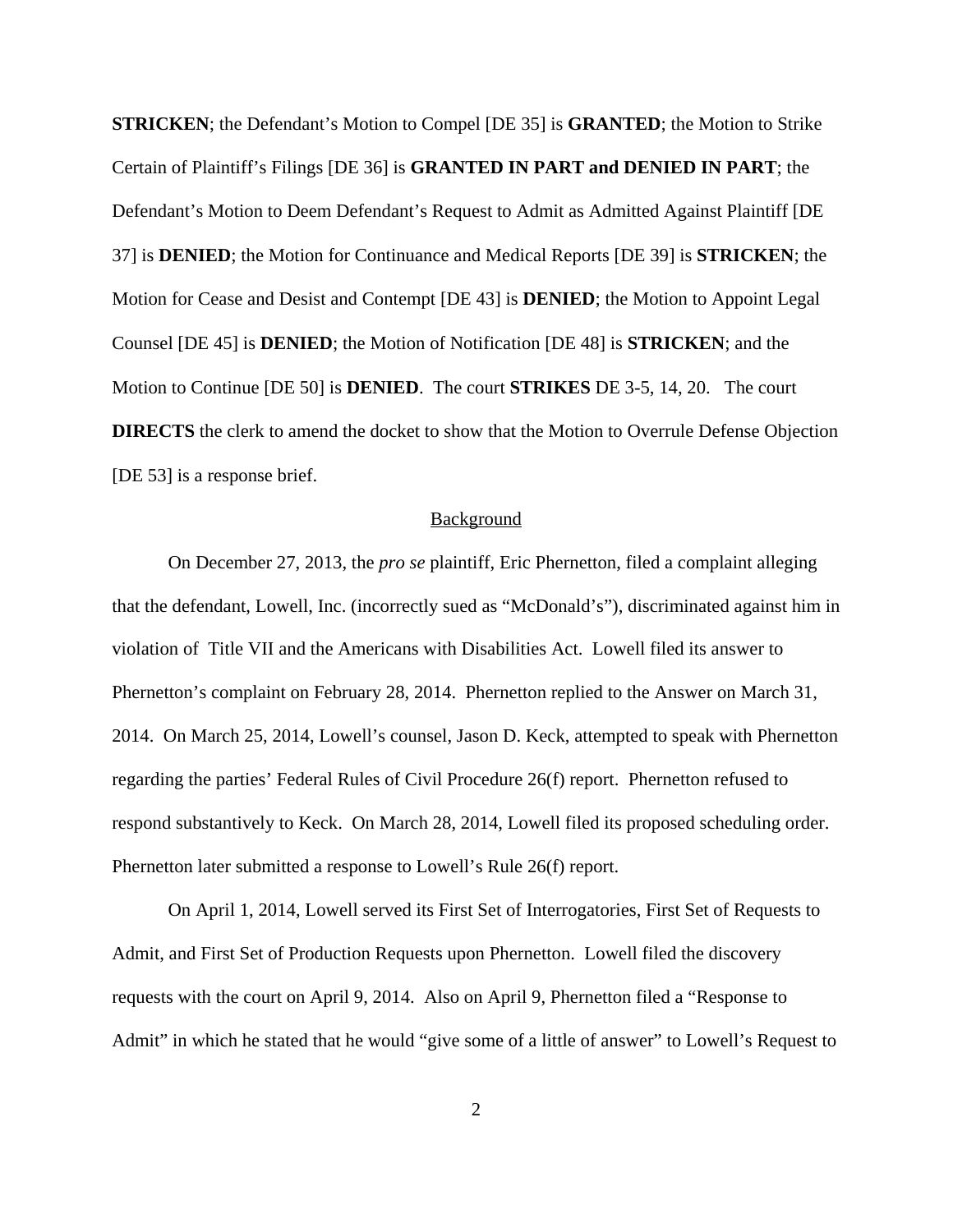Admit. *See* DE 22. Phernetton admitted to Lowell (McDonald's) being his only place of employment during the specified time frame. Phernetton further stated that he elected not to be deposed. Phernetton filed several other documents with the court, stating that he would not respond to Lowell's discovery requests or submit to a deposition because he was prohibited under the Health Insurance Portability and Accountability Act (HIPAA), the Social Security Act, the Constitution, and federal tax laws. He also claimed that he would commit perjury if he was required to submit to a deposition.

Phernetton's responses to the First Set of Interrogatories, First Set of Requests to Admit, and First Set of Production Requests were due on or before May 1, 2014. As a follow-up, on May 2, 2014, Keck emailed Phernetton to inquire about the status of his discovery responses. Phernetton responded to the email from Keck stating that he was "prohibited to answer by both State and Federal law." On May 12, 2014, Lowell filed a Motion to Compel, a Motion to Strike Certain of Plaintiff's Filings, and a Motion to Deem Defendant's Requests to Admit as Admitted Against Plaintiff. Lowell asks to strike several documents labeled as docket statements, Phernetton's response to its Rule 26(f) report, Phernetton's response to its answer, several motions Phernetton filed that the court already has denied, and Phernetton's response to its Request to Admit. *See* DE 3-5, 14, 20, 22, 23, 29-33.

Phernetton also has filed several motions. On May 16, 2014, Phernetton filed a Motion for Continuance and Medical Reports. In it, Phernetton repeated his reasons for failing to submit to a deposition. A few weeks later he filed a "Motion for cease & assist order and contempt", stating that Keck should be held in contempt because he continued to e-mail Phernetton despite the court's directive to send filings by postal mail. Phernetton again stated that he was

3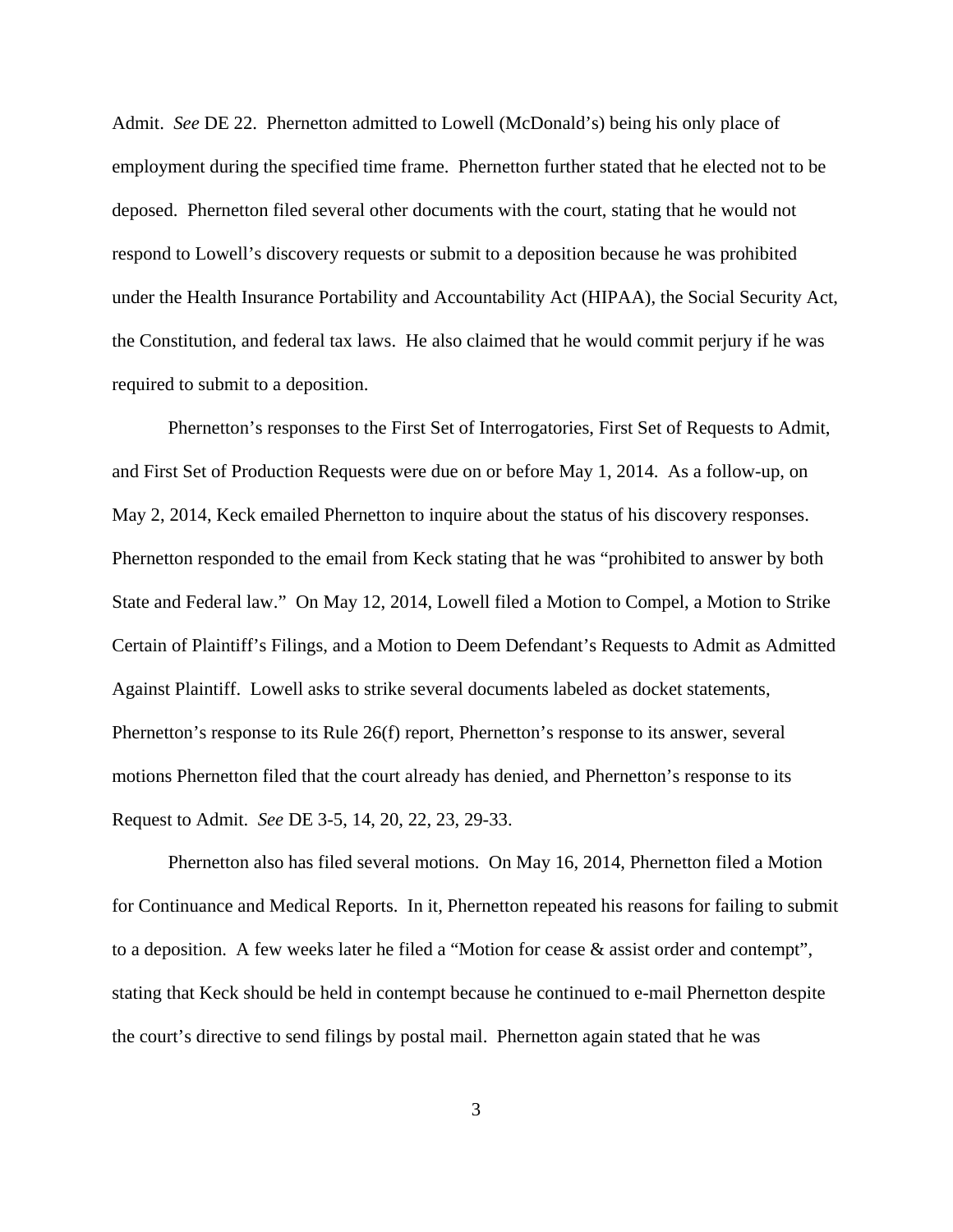prohibited from participating in discovery and that he was invoking his constitutional right to have counsel. He later filed a separate motion requesting counsel.

 Phernetton filed a "Motion of Notification" on July 7, 2014, stating that Keck has not produced copies of records that he requested two months ago. Most recently, Phernetton filed a Motion for Continuance. In it, he asked that the date for his deposition, August 6, 2014, be continued because he had an appointment with the state of Indiana. Phernetton has requested a continuance of his deposition twice before. Lowell filed a response objecting to the continuance, and Phernetton filed a motion to overrule the objection. The court will now address these motions in turn.

# Discussion

Lowell first moves to strike several of Phernetton's filings. Motions to strike are generally disfavored, although they may be granted if they remove unnecessary clutter from a case and expedite matters, rather than delay them. *Heller Financial, Inc. v. Midwhey Powder Co., Inc.*, 883 F.2d 1286, 1294 (7th Cir. 1989); *Doe v. Brimfield Grade School*, 552 F. Supp. 2d 816, 825 (C.D. Ill. 2008). The decision whether to strike material is within the discretion of the court. *Talbot v. Robert Matthews Distrib. Co.*, 961 F.2d 654, 665 (7th Cir. 1992).

Lowell argues that many of Phernetton's filings do not request any relief, cannot be construed as motions, and serve no purpose. **Federal Rules of Civil Procedure 7** states:

Motions and Other Papers.

(1) In General. A request for a court order must be made by motion. The motion must:

(A) be in writing unless made during a hearing or trial;

(B) state with particularity the grounds for seeking the order; and

(C) state the relief sought.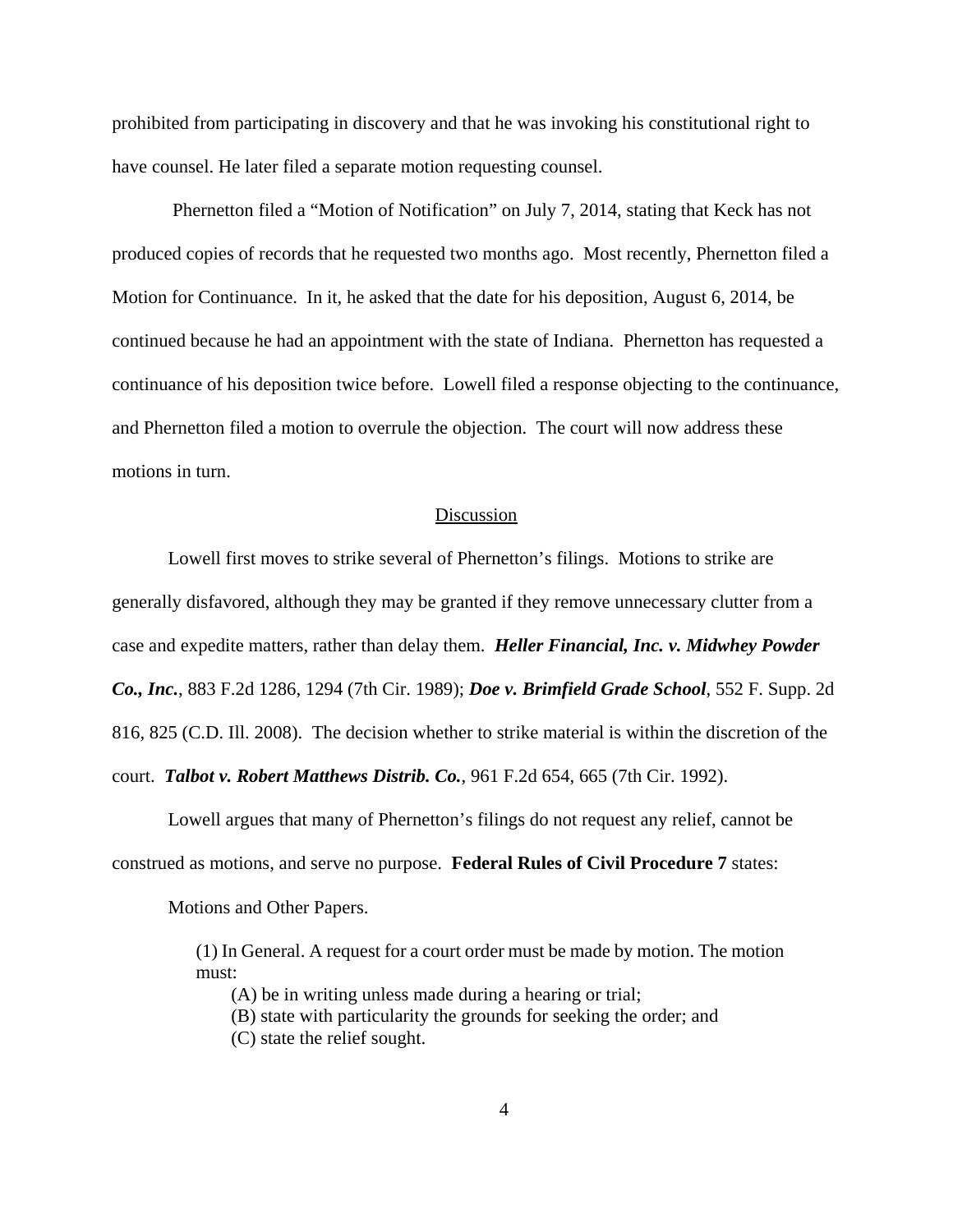Motions must include support and request some cognizable relief so that they may be ruled upon by the court. *Sabbia v. Comm'r of Soc. Sec. Admin.*, 669 F. Supp. 2d 914, 920 (N.D. Ill. 2009) ("Even *pro se* litigants . . . must expect to file a legal argument and some supporting authority. A litigant who fails to press a point by supporting it with pertinent authority, or by showing why it is sound despite a lack of supporting authority . . . forfeits the point. We will not do his research for him.") (*quoting Mathis v. New York Life Ins. Co.*, 133 F.3d 546, 548 (7th Cir. 1998)).

Phernetton filed several documents entitled "Docket Statement". *See* DE 3, 5, and 14. In Docket Entry 3, Phernetton gave his rendition of the facts and his past interactions with Lowell. The "Docket Statement" did not state with particularity the grounds for seeking an order, nor did it state the relief sought. Because the document did not request any type of relief, the court will not construe it as a motion. Only pleadings, motions, supporting memoranda or responses, and discovery requests and responses should be filed. Phernetton's Docket Statement is none of these and therefore is **STRICKEN**.

Similarly, Phernetton filed a Docket Statement on January 3, 2014, and another on January 10, 2014, that again failed to request any relief. In both, he discussed things that have occurred in conjunction with his Social Security claim and interactions he has had with Lowell. Phernetton has informed the court that he had a disability hearing and that Lowell refused to turn over his employee file. He summarized the testimony at the hearing and stated his objections. He also attached several exhibits, many of which were related to his Social Security claim. Phernetton did not ask this court to take any action, and even if the court construed this filing as a motion to compel production of his employee report, this was not the appropriate forum to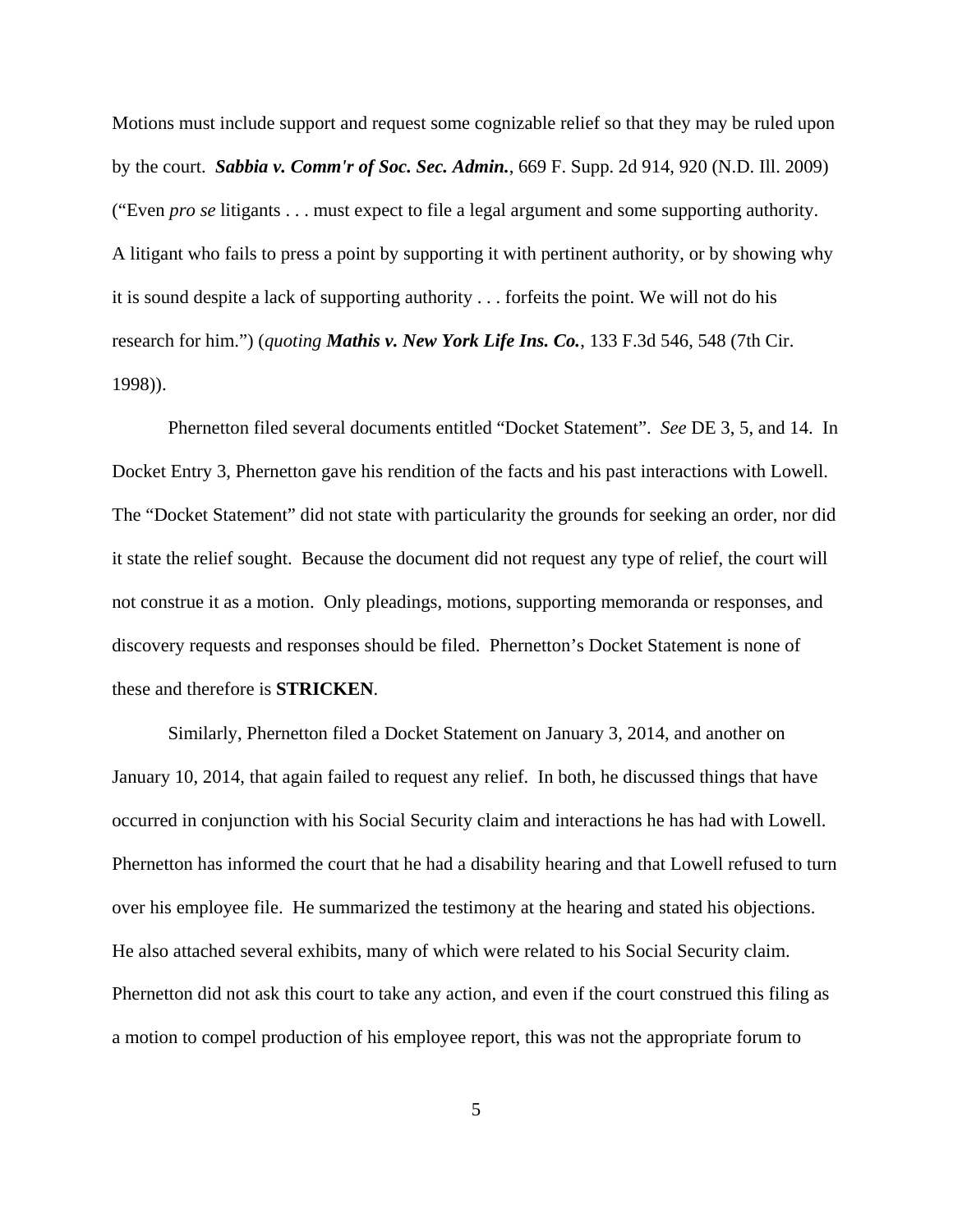enforce discovery in his Social Security case. The Social Security proceedings are separate and distinct from this matter. If Phernetton desires to review his employee file for use in this matter, he must serve a Request for Production of Documents on Lowell and file it with this court. *See* **Rule 34** (explaining the procedure for requesting production of documents); **Northern District of Indiana Local Rule 26-2** (explaining that all discovery material must be filed in cases involving a pro se party). If Lowell then refuses to turn it over, Phernetton then may file a motion to compel after he has attempted to resolve the dispute amicably with Lowell. *See*

### **Federal Rule of Civil Procedure 26 & 37; Northern District of Indiana Local Rule 37-1**.

The court will then consider whether discovery of his employee file is relevant to this matter and subject to discovery in light of any objections Lowell may raise. Because Phernetton has failed to request any cognizable relief, the court will not construe these "docket statements" as motions. The court **GRANTS** Lowell's motion to strike DE 4 & 5.

Phernetton's Docket Statement [DE 14] does request some relief in that he asks for a court appointed attorney. Phernetton also filed a separate motion for a court appointed attorney, and this request is duplicative. *See* DE 45.

In this same docket statement, Phernetton has accused Keck of perjury and lying to the court. To the extent Phernetton is seeking sanctions, this is unfounded. Phernetton based his accusations on Keck's statement that Phernetton was not represented by an attorney. However, Keck was correct that Phernetton was not represented by an attorney in this matter. No attorney has entered an appearance on his behalf, and Phernetton has acknowledged as much by requesting that the court appoint an attorney to represent him.

Phernetton also has stated that Keck has refused to prove the Medicare lien. It appears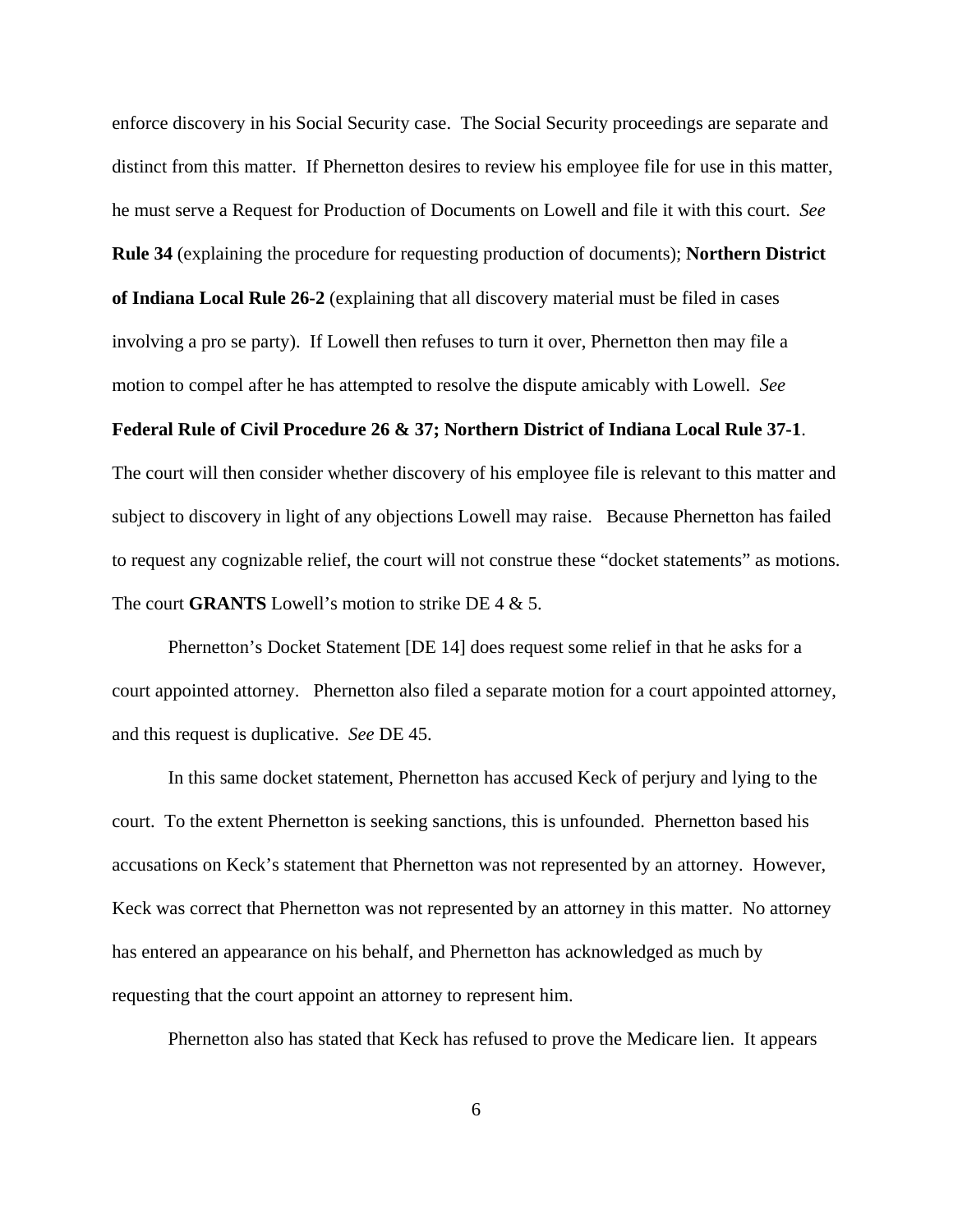that the parties may have reached a tentative settlement agreement in one of Phernetton's other cases pending against Lowell that is dependent on whether Medicare has a lien. This is beyond the scope of this litigation. Even assuming that the parties discussed a settlement on Phernetton's discrimination claims in this matter, the court cannot compel Lowell to settle the claim. It is within Lowell's discretion to deny settlement and put off discovery of any potential lien. The court will not interfere until Phernetton proves his claim, either through summary judgment or at trial, and obtains a judgment against Lowell. The parties are still in the discovery phase and neither must "prove" anything at this stage. Phernetton's Docket Statement [DE 14] requests no viable relief and has no probative value, and therefore is **STRICKEN.**

Phernetton's Docket Statement [DE 20] appears to be a response to Lowell's Federal Rules of Civil Procedure 26(f) report. The purpose of this report is to propose case management deadlines for the court to consider at the Rule 16 scheduling conference. The report is to be completed together by the parties. The attachments show that Keck advised Phernetton as to how a Report of Parties Planning Meeting was to be conducted and suggested dates. Phernetton replied that Keck should not contact him and that all correspondence should be sent to Bruce Carr, his attorney. Carr has not entered an appearance and is not representing Phernetton in this matter. The Docket Statement attachments also show that Phernetton threatened to call the police on Keck for "cybertrespass" for sending email attachments as a courtesy to Phernetton. Phernetton should have corresponded with Keck, and he is advised that it is appropriate for Keck to contact him in the future because he is unrepresented. In any case, it was unnecessary to respond to the Rule 26(f) report, Phernetton did not respond to the proposed dates, and the court already has set deadlines. Because it has no probative value, the court **STRIKES** DE 20.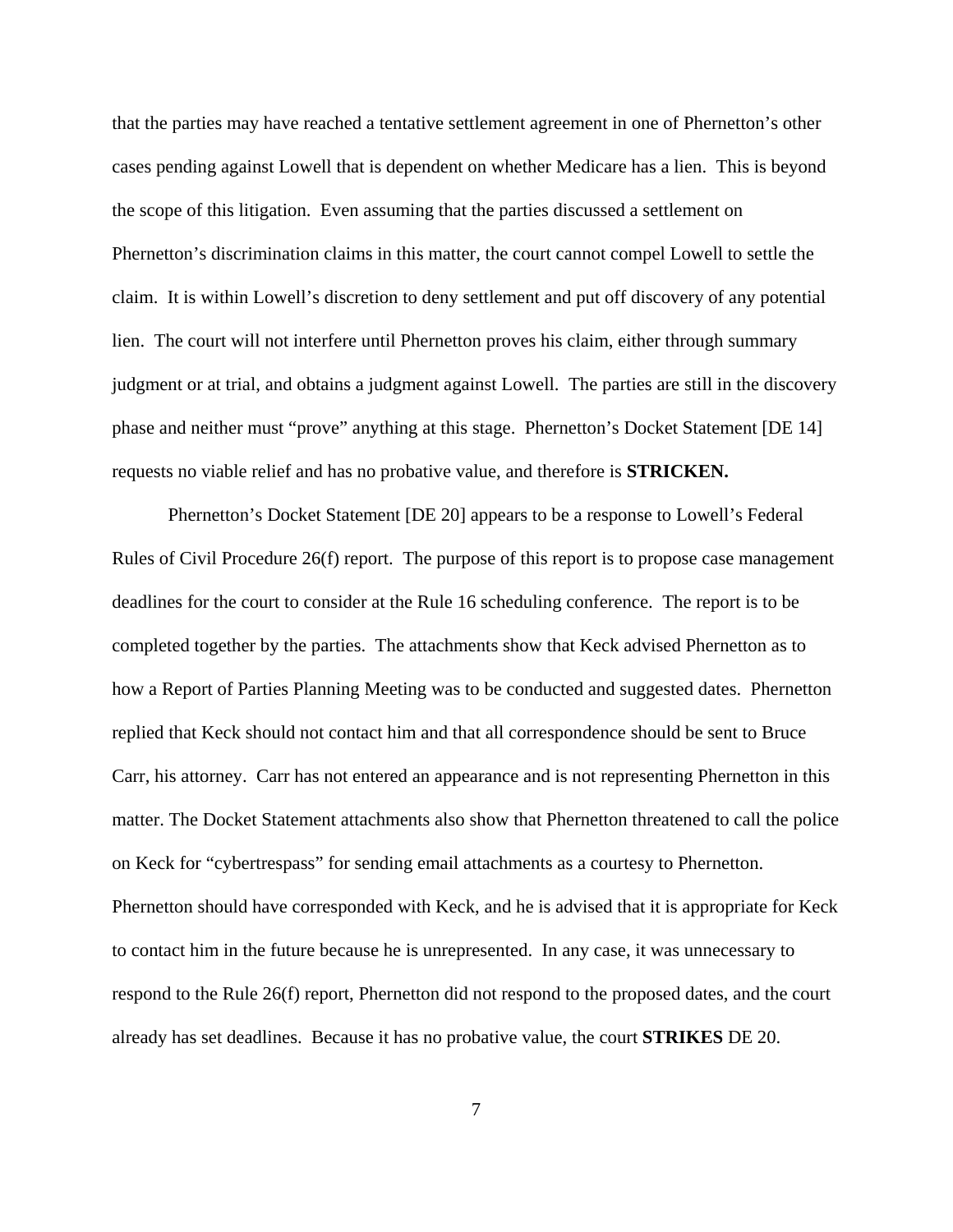Lowell also moves to strike Phernetton's Response to Admit [DE 22] and Response to Deposition and Admit [DE 23]. In these documents, Phernetton stated the reasons why he believed that he couldnot submit to a deposition and stated that he would answer some of Lowell's requests for admissions. Phernetton then stated only that he was employed by McDonald's. Although Phernetton's excuses for complying with discovery were invalid, as will be discussed in conjunction with Lowell's motion to compel, these document did have some probative value in that they served as responses to Lowell's discovery requests. Therefore, the court **DENIES** Lowell's motion to strike DE 22-23.

Lowell next moves to strike Phernetton's Motion of Doctor Statements [DE 29], Motion of Conflict of Interest [DE 30], and Motion of Additional Plaintiffs and Legal Proceedings [DE 31]. However, the court already has ruled on and denied these motions. The court **DENIES** Lowell's request to strike these documents.

On May 6, 2014, Phernetton filed a "Response to Motion and Request of Copies". In it, Phernetton first responded to Lowell's Rule 26(a) initial disclosures. Rule 26(a) initial disclosures simply serve to put the opposing side on notice of the potential witnesses and evidence, and it does not warrant a response.

Phernetton then complains that Lowell has not produced his employee record in conjunction with his Social Security and Workers' Compensation claims, and he asks the court to advise Lowell that he needs a printout of his scheduled work hours. It is not clear from Phernetton's filing whether he made a formal request in this matter from Lowell to produce the documents sought, and a review of the docket does not does not show that such a request was made. As explained above, Phernetton must make a formal request for production of documents,

8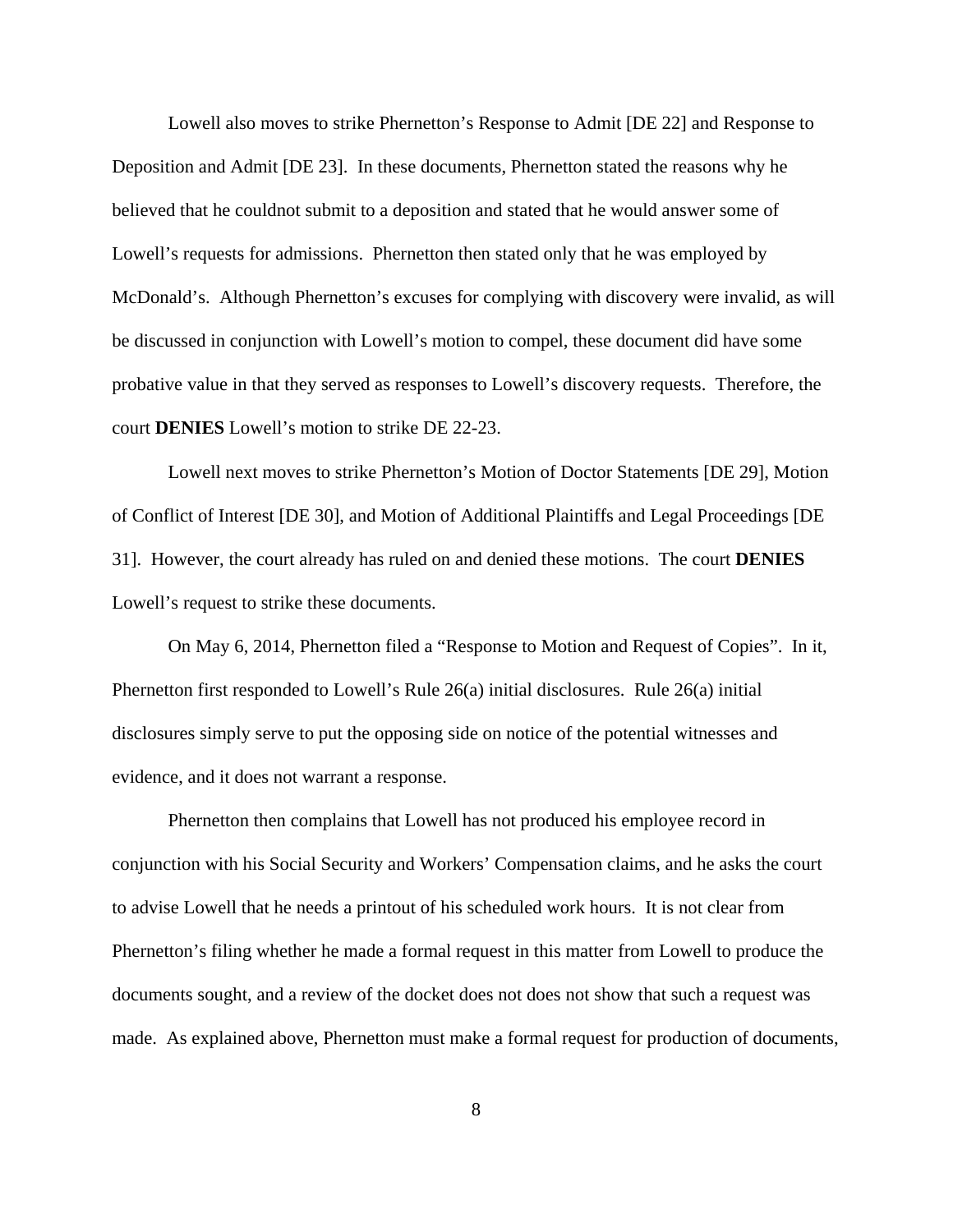attempt to resolve any disputes with Lowell, and then may file a motion to compel if Lowell refuses to turnover documents that are relevant to this matter and not Phernetton's other pending cases. To the extent Phernetton intended for this document to be a motion to compel, he has not complied with Federal Rule of Civil Procedure 26 or 37, and the court **STRIKES** DE 32.

Lowell also requests that the court strike the "Motion of Response to Defendant Counsel" [DE 33]. This document also appears to be in response to Lowell's initial disclosures. Phernetton again stated the reasons he believed he could not comply with discovery and failed to request any relief. This motion fails to comply with Rule 7, and is **STRICKEN.**

The court *sua sponte* **STRIKES** the Motion for Continuance and Medical Reports [DE 39] and Phernetton's Motion of Notification [DE 48]. In the first, Phernetton recited his same excuses for failing to comply with discovery and requested no relief, and in the later he stated that there were offices investigating the court's prejudice against him. Neither document requested relief nor complies with Rule 7.

Lowell also filed a Motion to Compel [DE 35], asking the court to direct Phernetton to provide his initial disclosures and tender responses to the Defendant's First Set of Interrogatories, First Set of Production Requests, and First Set of Requests to Admit. A party may "obtain discovery regarding any matter, not privileged, that is relevant to the claim or defense of any party, including the existence, description, nature, custody, condition and location of any books, documents, or other tangible things." **Federal Rule of Civil Procedure 26(b)(1)**. For discovery purposes, relevancy is construed broadly to encompass "any matter that bears on, or that reasonably could lead to other matter[s] that could bear on, any issue that is or may be in the case." *Chavez v. DaimlerChrysler Corp.,* 206 F.R.D. 615, 619 (S.D. Ind. 2002)(quoting

9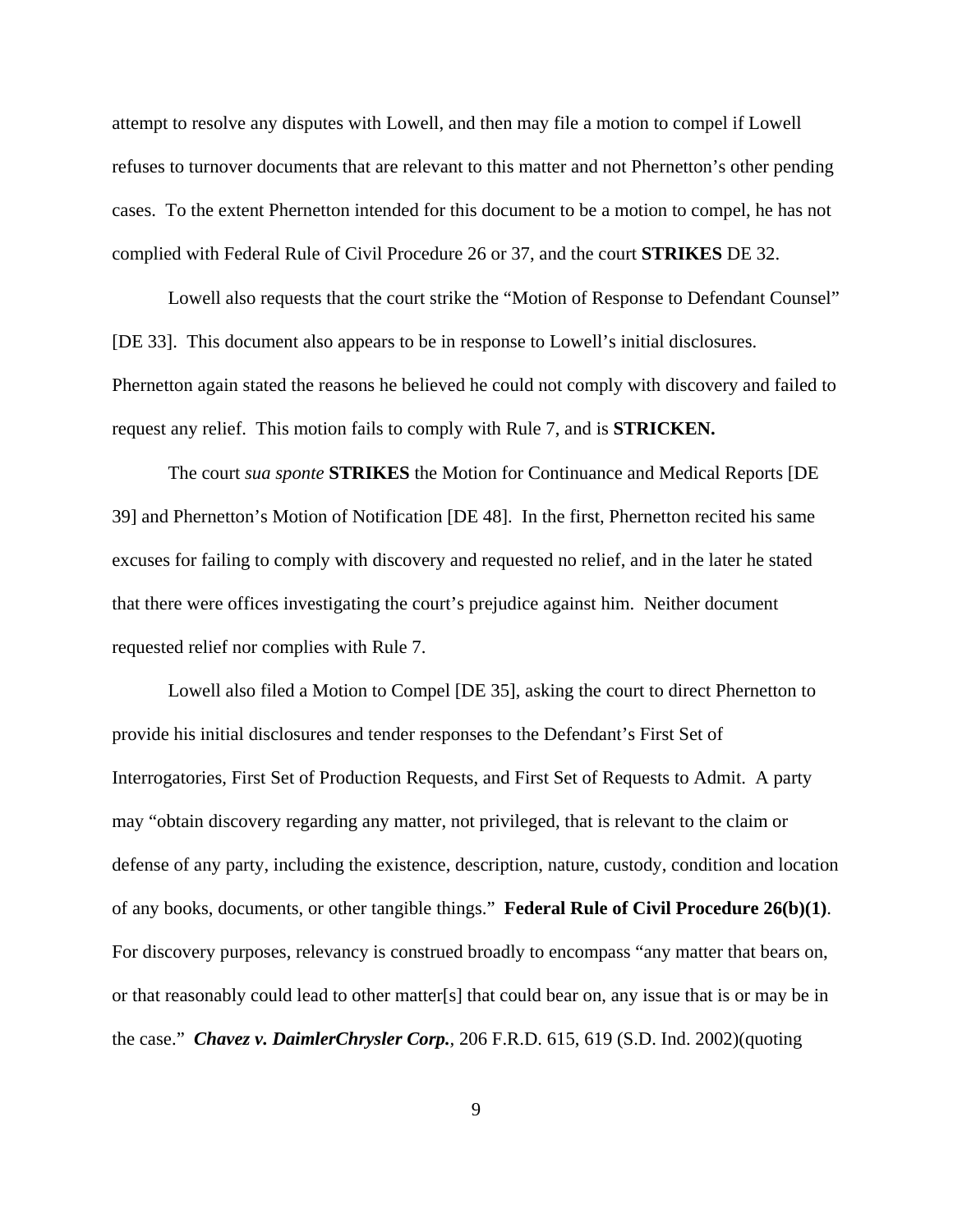*Oppenheimer Fund, Inc. v. Sanders,* 437 U.S. 340, 351, 98 S. Ct. 2380, 2389, 57 L.Ed.2d 253 (1978)). Even when information is not directly related to the claims or defenses identified in the pleadings, the information still may be relevant to the broader subject matter at hand and meet the rule's good cause standard. *Borom v. Town of Merrillville*, 2009 WL 1617085, \*1 (N.D. Ind. June 8, 2009) (citing *Sanyo Laser Prods., Inc. v. Arista Records, Inc.*, 214 F.R.D. 496, 502 (S.D. Ind. 2003)); *see also Adams v. Target,* 2001 WL 987853, \*1 (S.D. Ind. July 30, 2001)("For good cause, the court may order discovery of any matter relevant to the subject matter involved in the action."); *Shapo v. Engle,* 2001 WL 629303, \*2 (N.D. Ill. May 25, 2001)("Discovery is a search for the truth.").

A party may seek an order to compel discovery when an opposing party fails to respond to discovery requests or has provided evasive or incomplete responses. **Federal Rule of Civil Procedure 37(a)(2)-(3)**. The burden "rests upon the objecting party to show why a particular discovery request is improper." *Gregg v. Local 305 Ibew*, 2009 WL 1325103, \*8 (N.D. Ind. May 13, 2009)(citing *Kodish v. Oakbrook Terrace Fire Protection Dist.*, 235 F.R.D. 447, 449- 50 (N.D. Ill. 2006)); *McGrath v. Everest Nat. Ins. Co.*, 2009 WL 1325405, \*3 (N.D. Ind. May 13, 2009)(internal citations omitted); *Carlson Restaurants Worldwide, Inc. v. Hammond Professional Cleaning Services*, 2009 WL 692224, \*5 (N.D. Ind. March 12, 2009)(internal citations omitted). The objecting party must show with specificity that the request is improper. *Cunningham v. Smithkline Beecham*, 255 F.R.D. 474, 478 (N.D. Ind. 2009)(citing *Graham v. Casey's General Stores*, 206 F.R.D. 253, 254 (S.D. Ind. 2002)). That burden cannot be met by "a reflexive invocation of the same baseless, often abused litany that the requested discovery is vague, ambiguous, overly broad, unduly burdensome or that it is neither relevant nor reasonably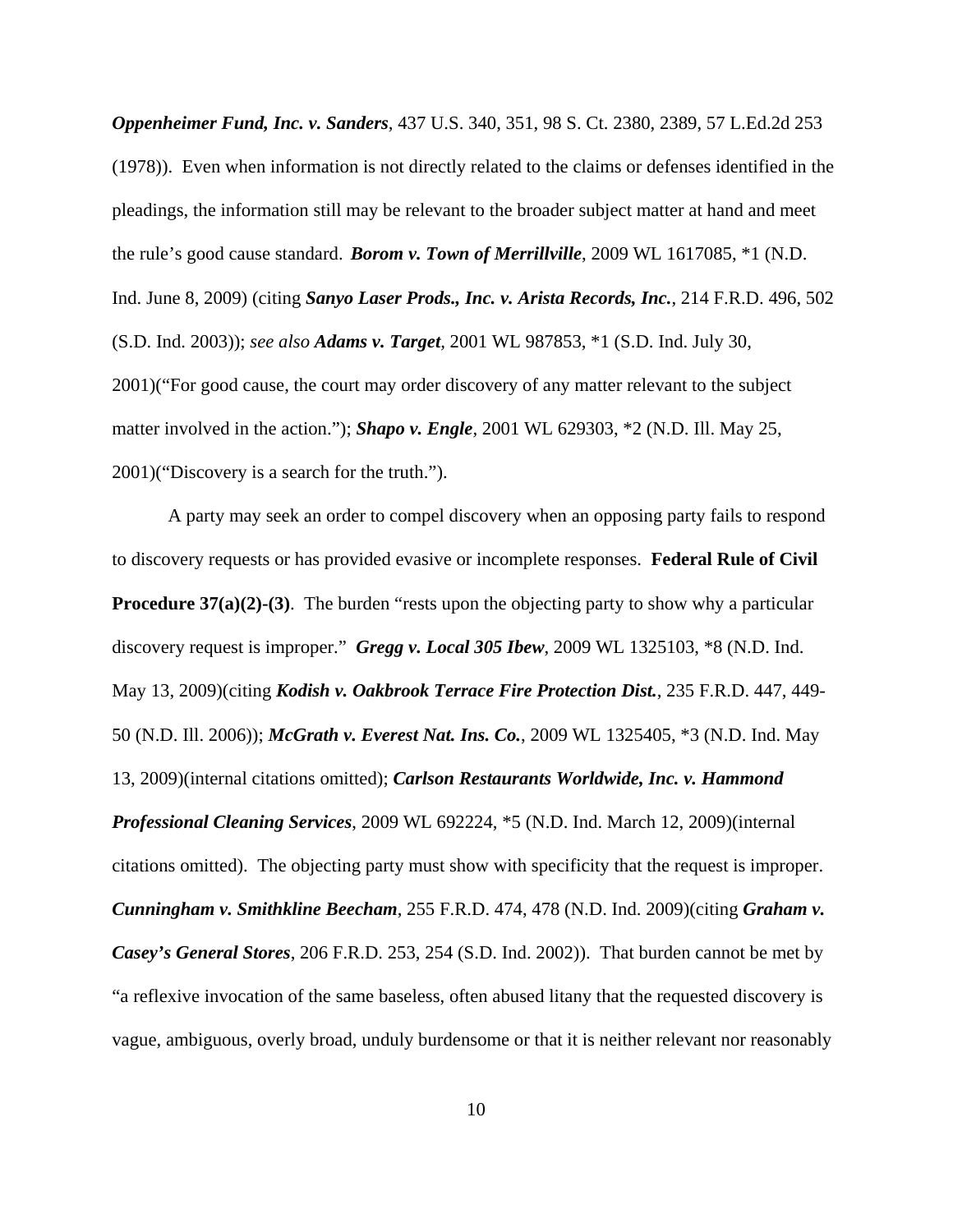calculated to lead to the discovery of admissible evidence." *Cunningham*, 255 F.R.D. at 478 (citing *Burkybile v. Mitsubishi Motors Corp.*, 2006 WL 2325506, \*6 (N.D. Ill. Aug. 2, 2006))(internal quotations and citations omitted). Rather, the court, under its broad discretion, considers "the totality of the circumstances, weighing the value of material sought against the burden of providing it, and taking into account society's interest in furthering the truth-seeking function in the particular case before the court." *Berning v. UAW Local 2209*, 242 F.R.D. 510, 512 (N.D. Ind. 2007)(examining *Patterson v. Avery Dennison Corp.,* 281 F.3d 676, 681 (7th Cir. 2002))(internal quotations and citations omitted). *See also Hunt v. DaVita, Inc*., 680 F.3d 775, 780 ( $7<sup>th</sup>$  Cir. 2012)(explaining that the district court has broad discretion in supervising discovery).

Both in his response to Lowell's motion to compel and in many of his other filings, Phernetton has raised numerous objections to Lowell's discovery requests. Phernetton first claimed that he did not need to respond to Lowell's discovery requests because he was prohibited from doing so under the Social Security Act. Phernetton does have a Social Security case pending, but that in no way absolves him of his duty to comply with discovery in this matter. The Social Security Act provides benefits for disability and has no bearing on his claim for discrimination. The Federal Rules of Civil Procedure permit discovery of all information that is likely to lead to relevant, admissible evidence and that is not subject to a privilege, such as the attorney-client privilege. The Social Security Act creates no such privilege.

To the extent Phernetton is seeking to keep his medical records from being made part of this record, he may request that they be kept under seal by filing a protective order, but in any case, he must respond to the discovery requests and turnover the requested information to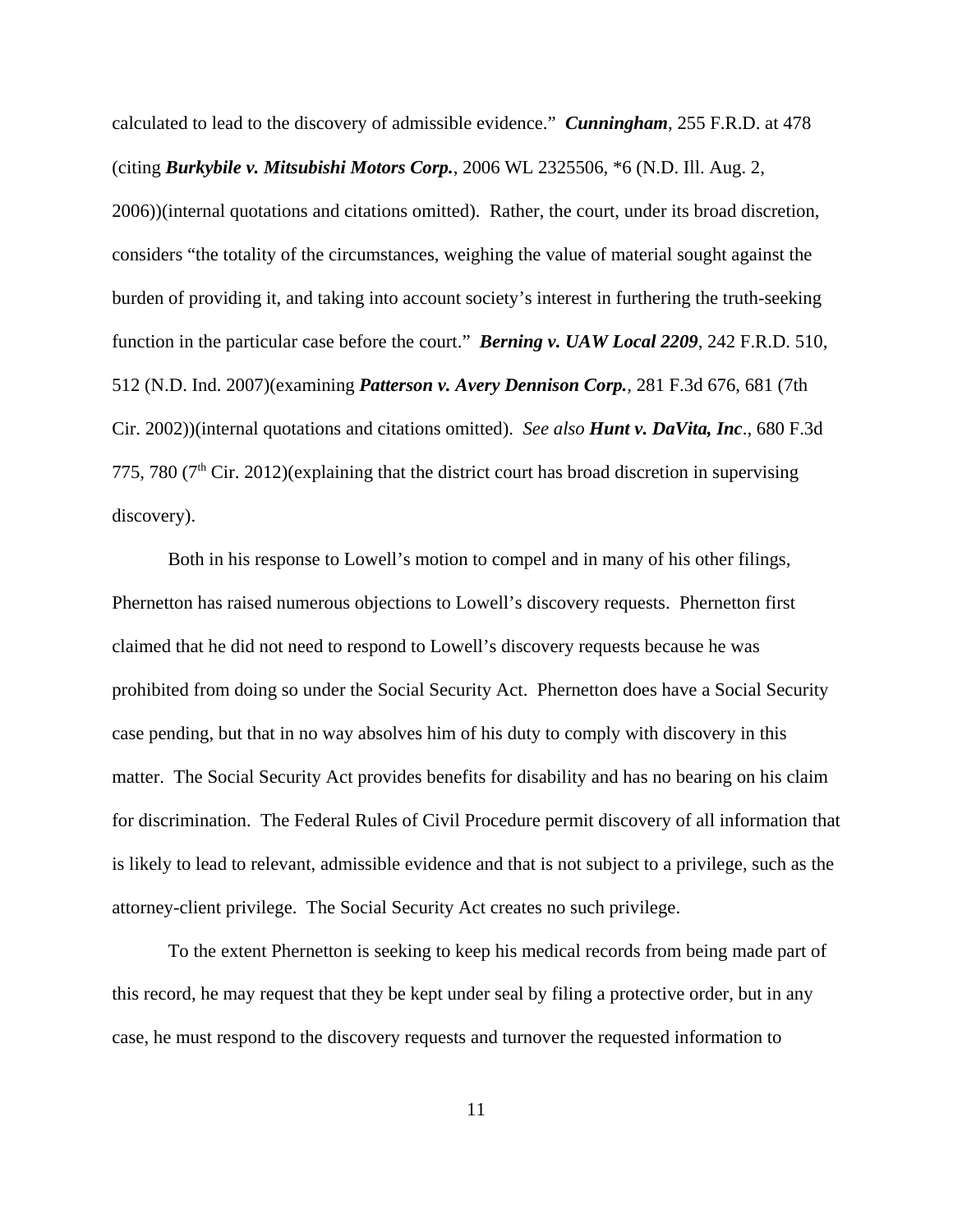defense counsel. Phernetton has injected his health into this case by the issues he raised, namely his claim under the American's with Disabilities Act, and the defendants are entitled to review his medical records.

Likewise, Phernetton claims that he cannot respond to the discovery requests because of his ongoing Workers' Compensation claim. The Indiana Worker's Compensation Act "provides the exclusive remedy against employers for employees who suffer injuries arising out of and in the course of employment." **Ind. Code § 22–3–2–6.** *See also Ebea v. G & H Diversified*, 606 F. Supp. 2d 916, 921 (S.D. Ind. 2009). This matter involves Phernetton's claims for discrimination under Title VII and the ADA and is distinct from his Workers' Compensation claim. If it was not, the court would lack jurisdiction. Like the Social Security Act, the Indiana Workers' Compensation Act does not create a privilege and does not negate his duty to comply with the federal rules of discovery and to respond to Lowell's discovery requests. Rather, he must respond to all non-privileged, relevant discovery requests or risk sanctions. *See* **Federal Rule of**

### **Civil Procedure 37**.

Phernetton also claims that he is absolved from responding to the discovery requests because they violate the Health Insurance Portability and Accountability Act (HIPAA). HIPAA also does not apply to this case. "The HIPAA provisions do not create a privilege against production or admission of evidence; they merely create a procedure for obtaining protected medical record in litigation." *U.S. ex rel. Camillo*, 233 F.R.D. at 522. *(citing Northwestern Memorial Hospital v. Ashcroft*, 362 F.3d 923, 925–926 (7th Cir. 2004); *see also* **Federal Rules of Evidence 501**). HIPAA prevents medical providers from turning over medical records but does not stop Phernetton from doing so. In fact, Phernetton must turn them over because he has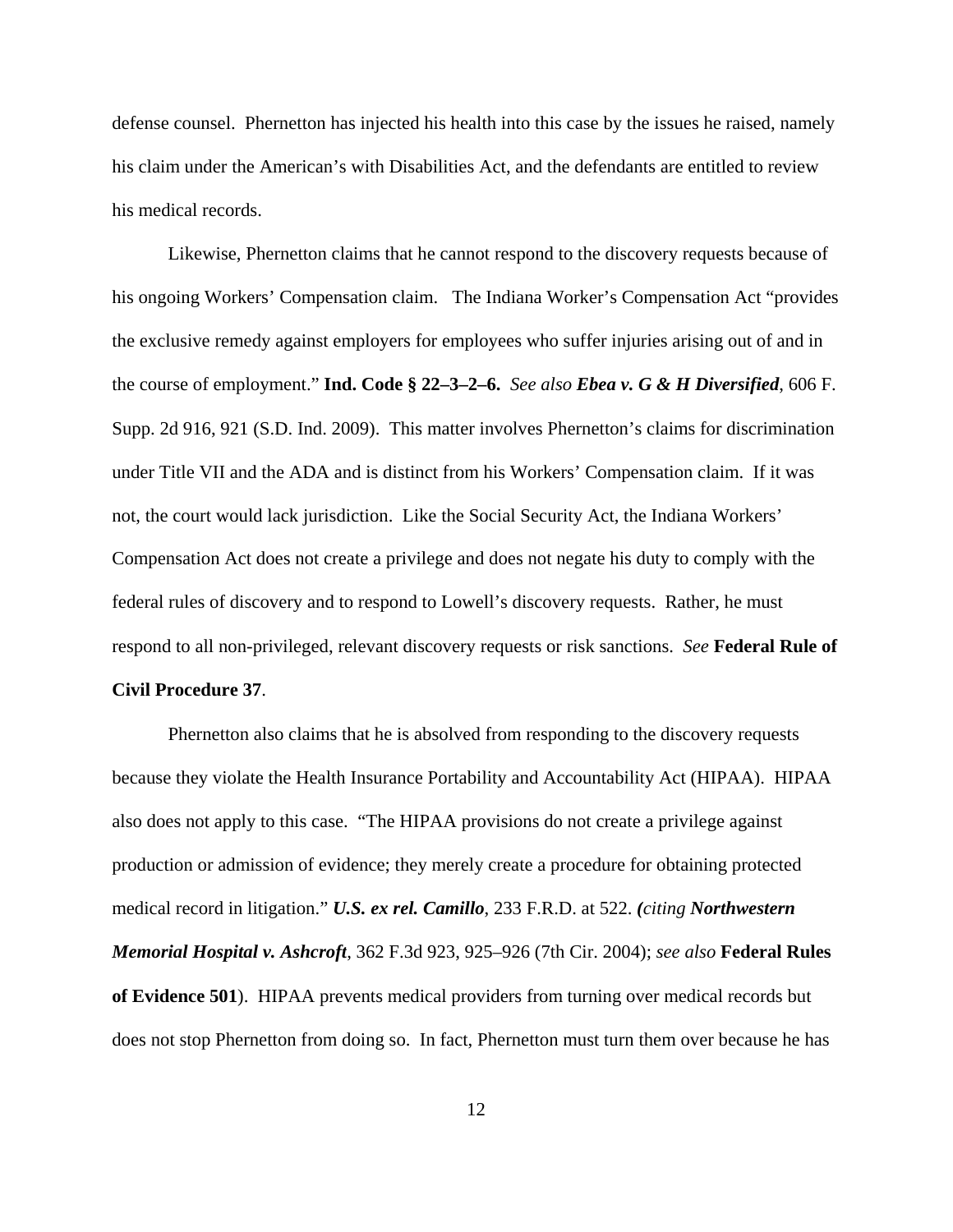injected his medical condition as an issue in this case. Again, Phernetton's medical records may be kept under seal on the court's docket, but he must provide them to defense counsel.

Phernetton also complains that Lowell first must prove that there is a Medicare lien before he must comply with discovery. As explained above, Lowell does not need to prove that there is a lien for multiple reasons. First, this case only is in the discovery stage, and it is at this stage that parties are to gather evidence to support their positions. Neither party must prove any part of its claim or defense at this stage. Second, the lien is not relevant. Before the lien would become a concern in this matter, Phernetton must establish that he was discriminated against and obtain a judgment against Lowell. Phernetton claims that Lowell previously agreed to settle. The court is not certain whether Phernetton is claiming that Lowell intended to settle this matter or another one of his pending cases. The court cannot compel Lowell to produce something related to another matter. Even if the parties did discuss settlement on the claims raised in this case, the court cannot compel Lowell to settle. It is within Lowell's discretion to decline to settle until it is able to resolve whether Medicare does have a lien. In any case, the lien does not bear on Phernetton's duty to participate in discovery of his substantive claims for discrimination.

Phernetton also asserts that Lowell's other discovery requests have been responded to and are exhibits on the court's docket. However, his responses are not complete. For example, Phernetton responded in Docket Statement [DE 22] that McDonald's was his only place of employment during the time period in which Lowell requested, but he did not respond to the other requests for admission. This is not sufficient. Phernetton must respond to every discovery request, either with a substantive answer or a valid objection. (Phernetton is reminded that the Social Security Act, Constitution, Workers' Compensation Act, and Medicare lien are not valid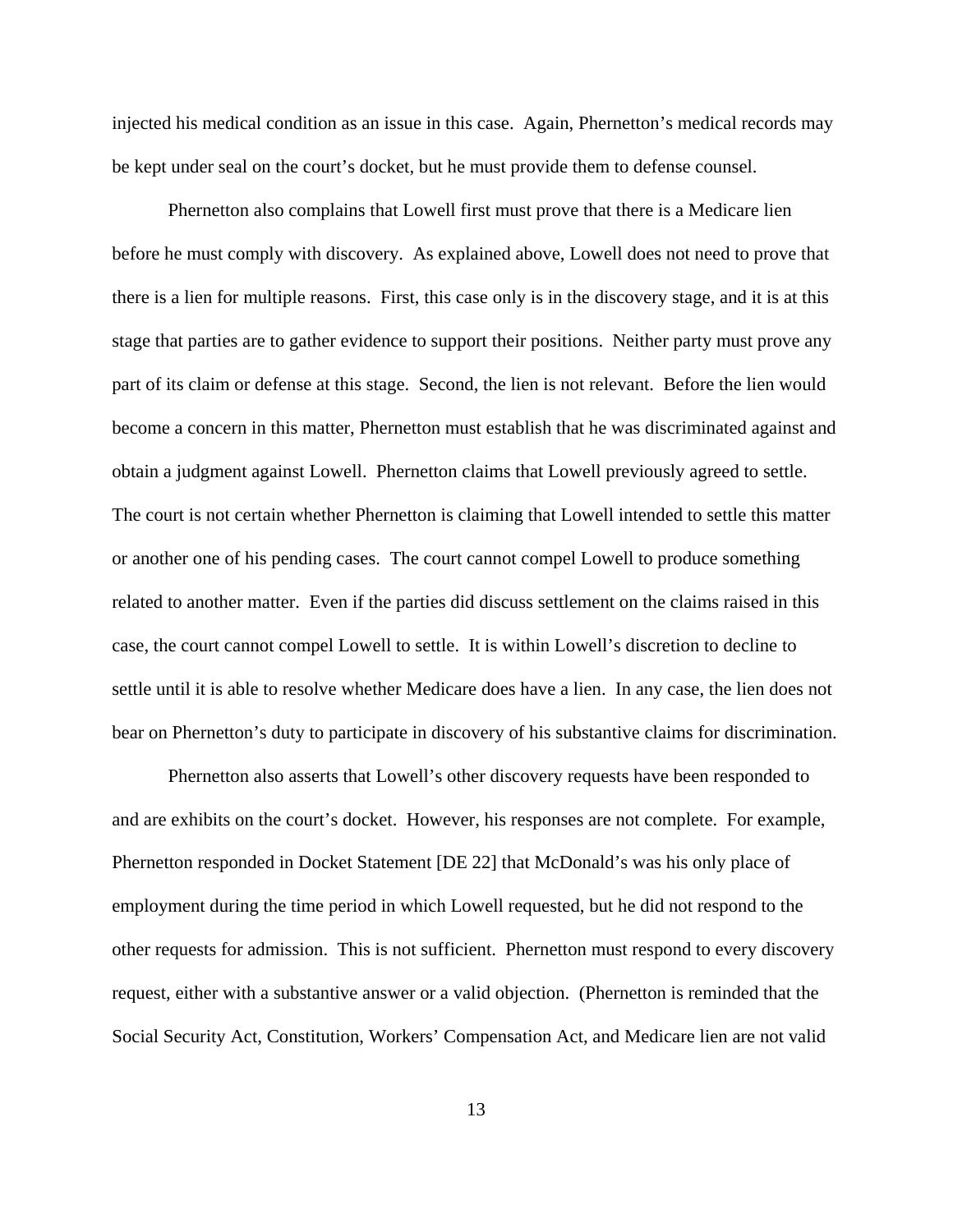objections.) It also must be clear from his response which discovery request he is responding to and which discovery requests the documents he provides are responsive of.

Phernetton's responses are overdue, and he has not provided a valid explanation for his failure to respond. Discovery is not optional. Phernetton has not satisfied his burden to show why Lowell's discovery requests are improper. Phernetton must provide his responses to Lowell's Requests to Admit, Interrogatories, and Request for Production within 14 days.

Phernetton is advised that failing to comply with discovery may result in sanctions. *See* **Federal**

**Rule of Civil Procedure 37** (explaining the possible sanctions for failing to comply with

discovery).

Lowell also asks the court to compel Phernetton to provide his Initial Disclosures. Rule

 $26(A)(1)$  states that

a party must, without awaiting a discovery request, provide to the other parties:

(i) the name and, if known, the address and telephone number of each individual likely to have discoverable information—along with the subjects of that information—that the disclosing party may use to support its claims or defenses, unless the use would be solely for impeachment;

(ii) a copy—or a description by category and location—of all documents, electronically stored information, and tangible things that the disclosing party has in its possession, custody, or control and may use to support its claims or defenses, unless the use would be solely for impeachment;

(iii) a computation of each category of damages claimed by the disclosing party—who must also make available for inspection and copying as under Rule 34 the documents or other evidentiary material, unless privileged or protected from disclosure, on which each computation is based, including materials bearing on the nature and extent of injuries suffered;

Phernetton has not provided Lowell with his initial disclosures as required by Rule 26(a)

and has not provided a valid explanation. Phernetton is **DIRECTED** to file with this court and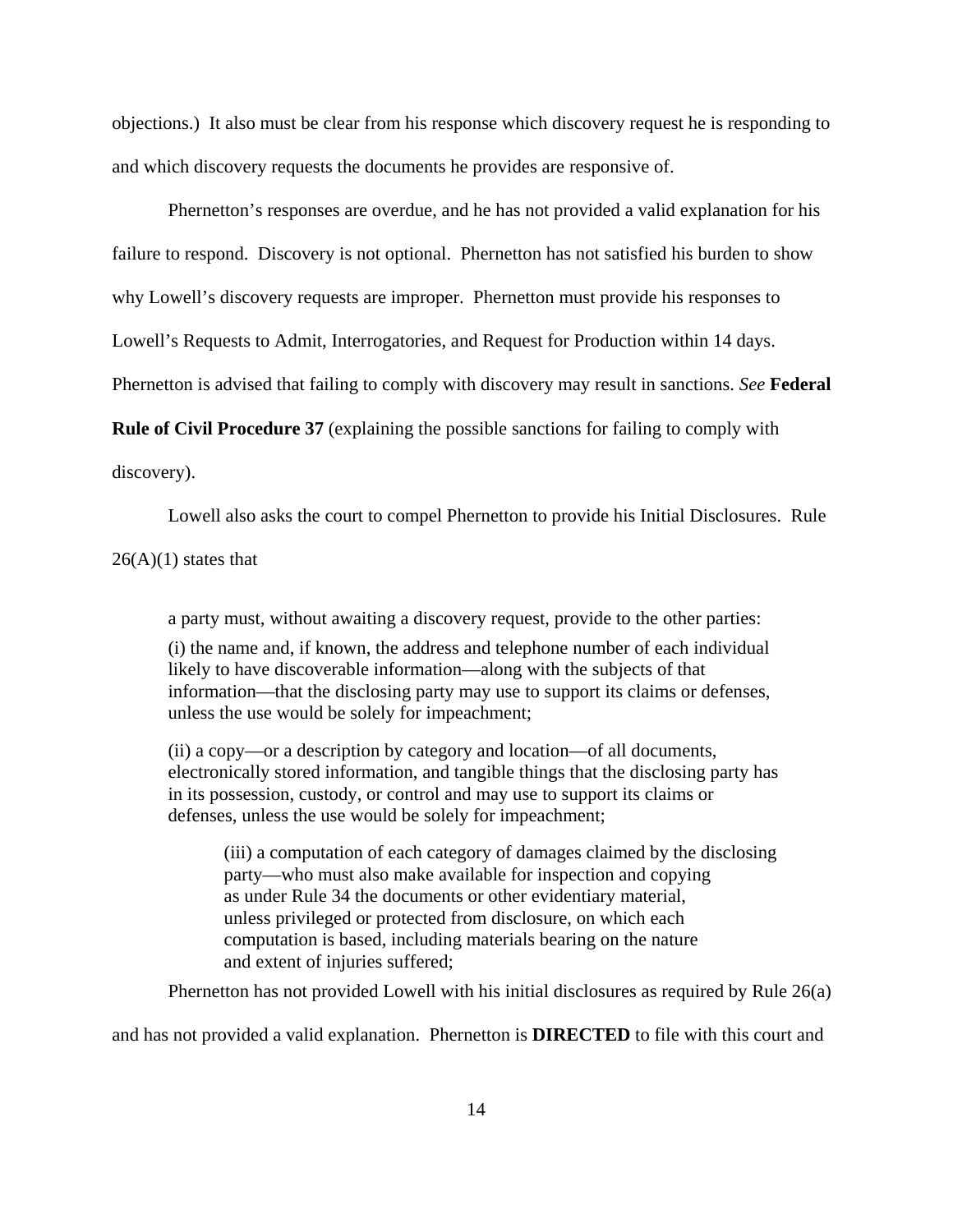provide Lowell with his initial disclosures setting forth the information stated above within 14 days of this Order.

Lowell asks the court to consider the statements contained in its request for admissions as admitted because Phernetton did not respond timely. Federal Rule of Civil Procedure 36(a)(3) states:

A matter is admitted unless, within 30 days after being served, the party to whom the request is directed serves on the requesting party a written answer or objection addressed to the matter and signed by the party or its attorney. A shorter or longer time for responding may be stipulated to under Rule 29 or be ordered by the court.

Rule 36 does not provide any exceptions for failing to provide answers. *Pro se* litigants are not

exempted from complying with the rules, and Phernetton has not provided any explanation for

his failure to respond. However, in light of his attempt to respond to some of the admissions and

his misunderstanding of his obligation to participate in discovery, the court **DENIES** Lowell's

motion. Phernetton is **DIRECTED** to provide answers to Lowell's Request to Admit within 14

days and is **WARNED** that failure to respond will result in the statements being deemed

admitted.

Lowell has requested its costs and fees associated with bringing this motion. **Federal**

### **Rules of Civil Procedure 37 (a)(5)(A)** states:

If the Motion Is Granted (or Disclosure or Discovery Is Provided After Filing). If the motion is granted--or if the disclosure or requested discovery is provided after the motion was filed--the court must, after giving an opportunity to be heard, require the party or deponent whose conduct necessitated the motion, the party or attorney advising that conduct, or both to pay the movant's reasonable expenses incurred in making the motion, including attorney's fees. But the court must not order this payment if:

(i) the movant filed the motion before attempting in good faith to obtain the disclosure or discovery without court action;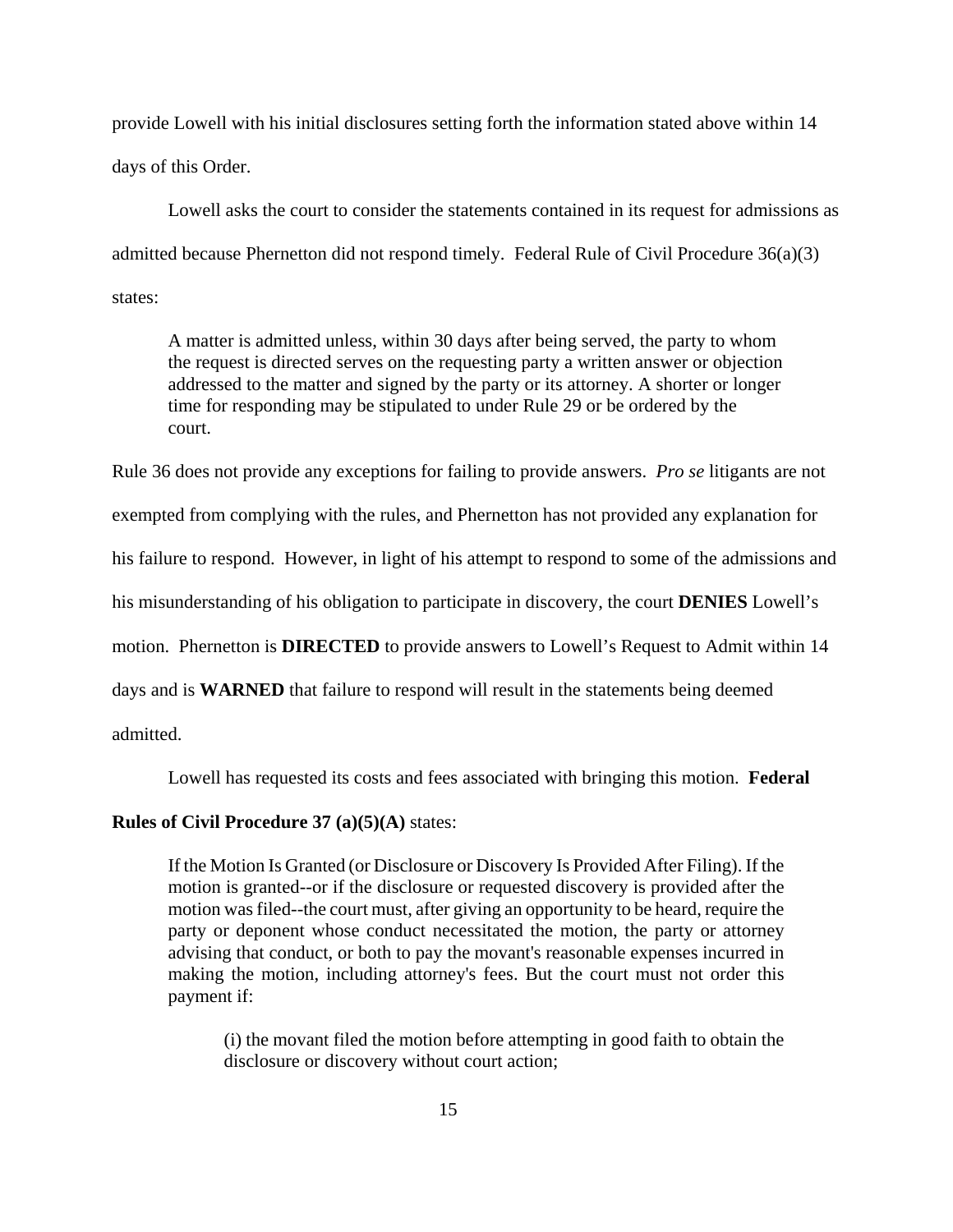(ii) the opposing party's nondisclosure, response, or objection was substantially justified; or (iii) other circumstances make an award of expenses unjust.

In this case, assigning costs and fees to Phernetton would be unjust. He is acting *pro se*, and as such, he is unfamiliar with the rules of procedure. Phernetton misunderstood his obligations. He now has been advised of his obligation to comply with discovery and the fact that he is not relieved of his obligation to participate in discovery because of his other pending litigation or any other federal or state law. Any future misconduct necessitating a motion to compel may result in a sanction as the court sees appropriate.

Phernetton also filed a "Motion for relief & response to motion by defendant" [DE 25]. In it, he stated that he is asking for relief under Trial Rule 56(a) and stated the damages he was seeking. Federal Rule of Civil Procedure 56(a) states that a party may move for summary judgment and obtain a judgment in his favor if that party is able to show that there is "no genuine dispute as to any material fact and the movant is entitled to judgment as a matter of law." Beyond stating that he is seeking judgment and stating his damages, Phernetton has not shown how Lowell has violated either the ADA or Title VII. To do so, Phernetton would need to explain the acts Lowell took to discriminate against him in his employment and would need to attach evidence to establish that Lowell did in fact behave as he claims. Absent such evidence, Phernetton's motion [DE 25] is **DENIED.**

Phernetton also filed a document entitled "Motion for cease & assist order and contempt" [DE 43]. Phernetton first informed the court that Keck continued to e-mail him despite being instructed by the court to send documents via postal mail. Keck was sending the documents both by e-mail and postal mail as a courtesy to Phernetton, but he has agreed to quit sending the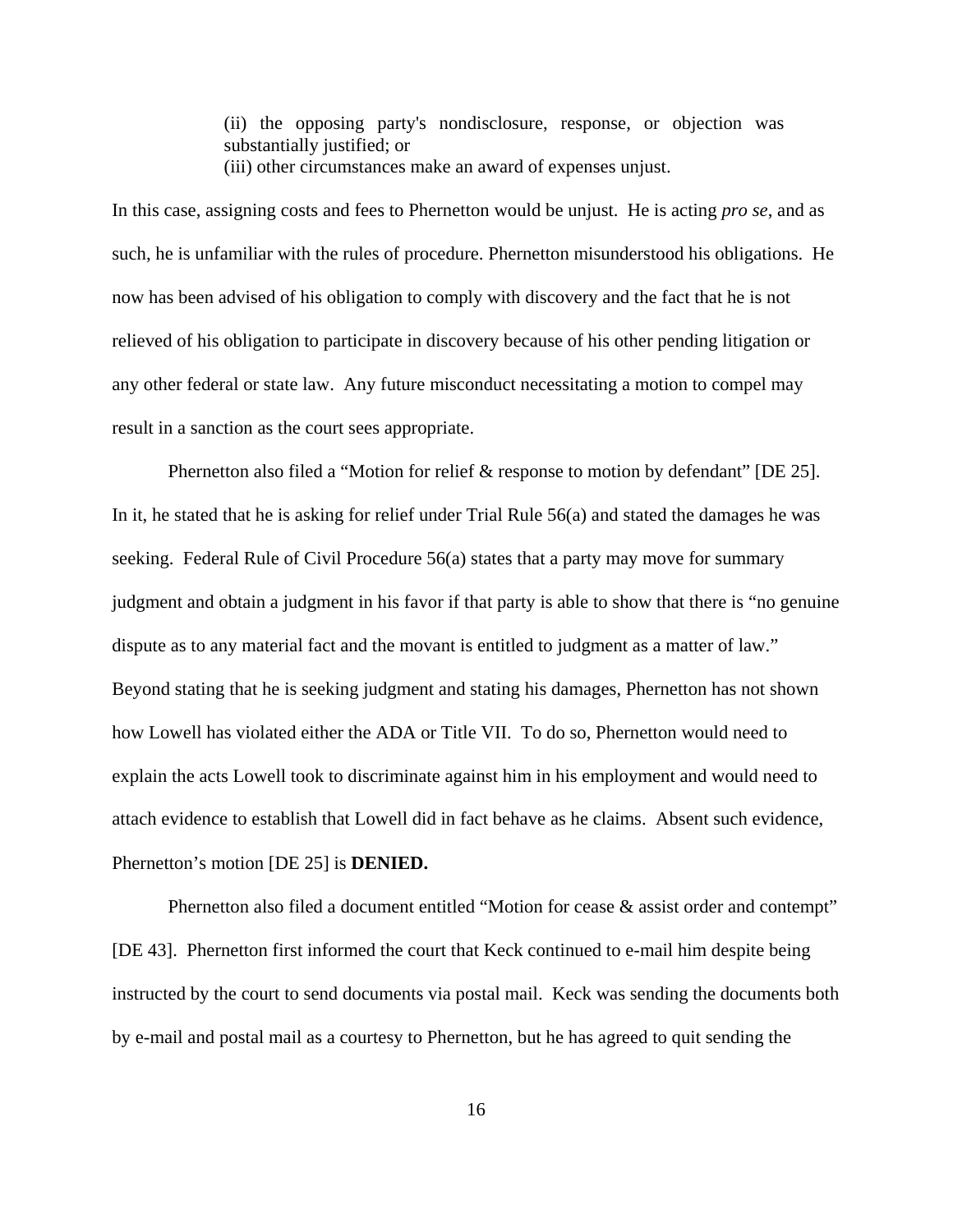courtesy e-mail.

In this same document, Phernetton asks the court to compel Lowell to prove that there is a Medicare lien, but as explained above, Lowell is not required to do so.

Finally, Phernetton states that Lowell has not provided him with forms, documents, and paperwork that he requested at the beginning of the month. It is not clear what documents Phernetton is referring to. If he would like to conduct discovery, he must make a formal request for production of documents to Lowell and file the same with this court. If Lowell does not respond within the time frame permitted by Federal Rule of Civil Procedure 34, Phernetton then may move to compel production, identifying the specific documents he seeks. For these reasons, Phernetton's motion [DE 43] is **DENIED**.

The court will now discuss Phernetton's request for counsel. A party has no constitutional or statutory right to counsel in this civil case. *See Brown v. United States*, 74 Fed. Appx. 611, 614 (7<sup>th</sup> Cir. 2003); *Zarnes v. Rhodes*, 64 F.3d 285, 288 (7<sup>th</sup> Cir. 1995) (*citing Jackson v. County of McLean*, 953 F.2d 1070, 1071 (7<sup>th</sup> Cir. 1992)). However, 28 U.S.C.§ 1915(e) provides

> The court may request an attorney to represent any person unable to afford counsel...[and] shall dismiss the case at any time if the court determines that: the allegation of poverty is untrue; or the action or appeal is frivolous or malicious; fails to state a claim on which relief may be granted; or seeks monetary relief against a defendant who is immune from such relief.

The decision of a district court to appoint counsel is reviewed for an abuse of discretion. *Weiss v. Cooley*, 230 F.3d 1027, 1034 (7<sup>th</sup> Cir. 2000); *Jackson*, 953 F.2d at 1071-1072. The court abuses its discretion if "[d]enying a request for counsel . . . 'would result in fundamental unfairness infringing on due process rights." *Gil v. Reed*, 381 F.3d 649, 657 ( $7<sup>th</sup>$  Cir. 2004)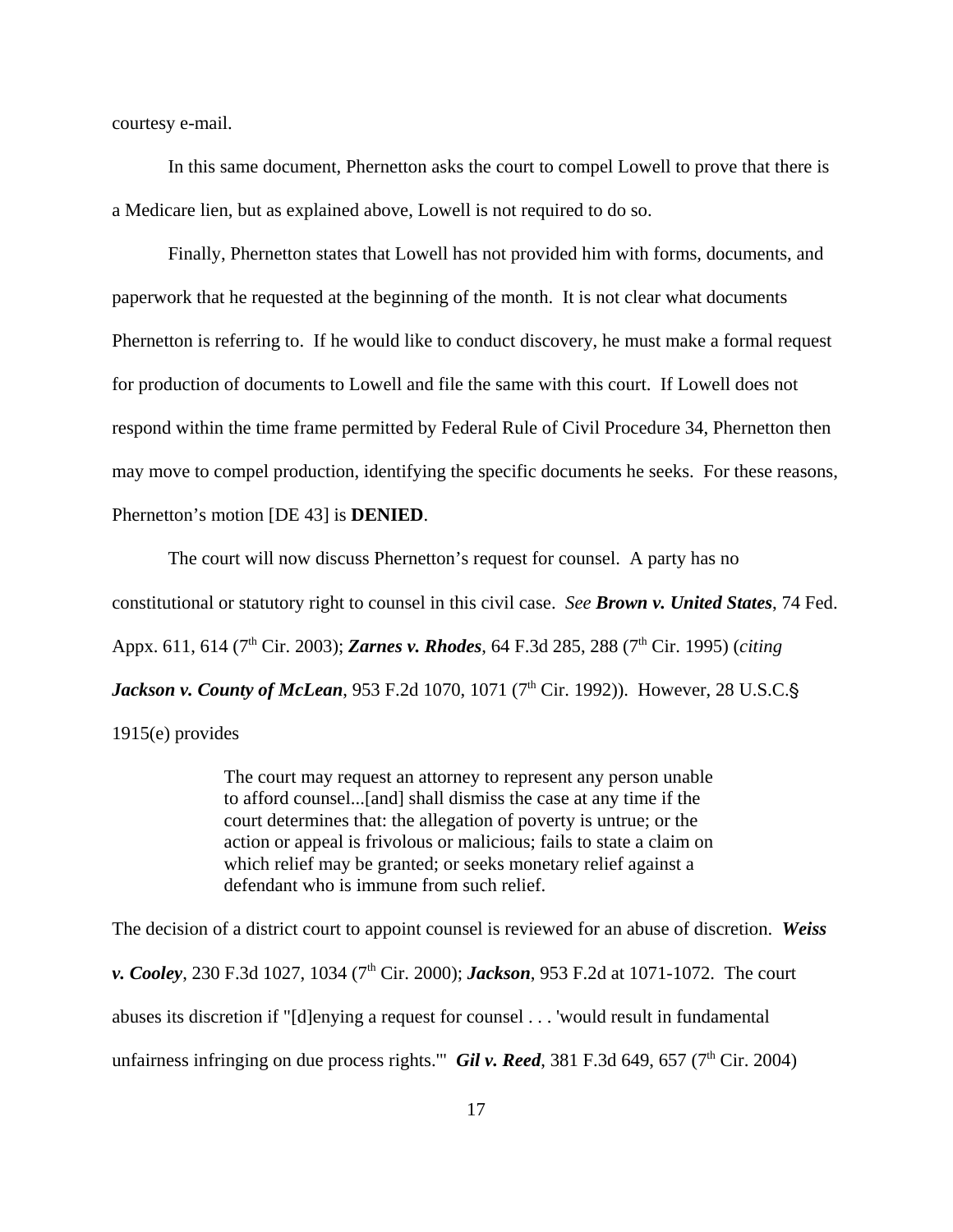(*quoting Jackson*, 953 F.2d at 1071-72).

In determining whether counsel should be appointed, the court must consider: "(1) has the indigent plaintiff made a reasonable attempt to obtain counsel or been effectively precluded from doing so; and if so, (2) given the difficulty of the case, does the plaintiff appear competent to litigate it himself." *Pruitt*, 503 F.3d at 654-55 (citing *Farmer v. Haas***,** 990 F.2d 319, 321-22 (7th Cir. 1993)). *See also Gruenberg v. Kingsland***,** No. 13-1218, 530 Fed. Appx. 583, 584 (7th Cir. 2013) (explaining that the court only had to consider whether, given the complexity of the issues, the plaintiff was competent to litigate the case).

Here, Phernetton has not provided a list of law firms which he has contacted in an attempt to obtain counsel himself. Phernetton's motion can be denied on those facts alone. However, even if he was able to satisfy the first prong, the court's inquiry proceeds to the second prong, which has been clarified:

> The decision whether to recruit pro bono counsel is grounded in a twofold inquiry into both the difficulty of the plaintiff's claims and the plaintiff's competence to litigate those claims himself. The inquiries are necessarily intertwined; the difficulty of the case is considered against the plaintiff's litigation capabilities, and those capabilities are examined in light of the challenges specific to the case at hand. The question is not whether a lawyer would present the case more effectively than the pro se plaintiff[.] . . . Rather the question is whether the difficulty of the case factually and legally exceeds the particular plaintiff's capacity as a layperson to coherently present it to the judge or jury himself.

*Pruitt,* 503 F.3d at 655 (internal footnote, quotation, and citation omitted). *See also Gruenberg*, No. 13-1218, 530 Fed. Appx. at 584. The court may take into consideration "the plaintiff's literacy, communication skills, educational level, and litigation experience" as well as other relevant and practical information such as "intellectual capacity and psychological history."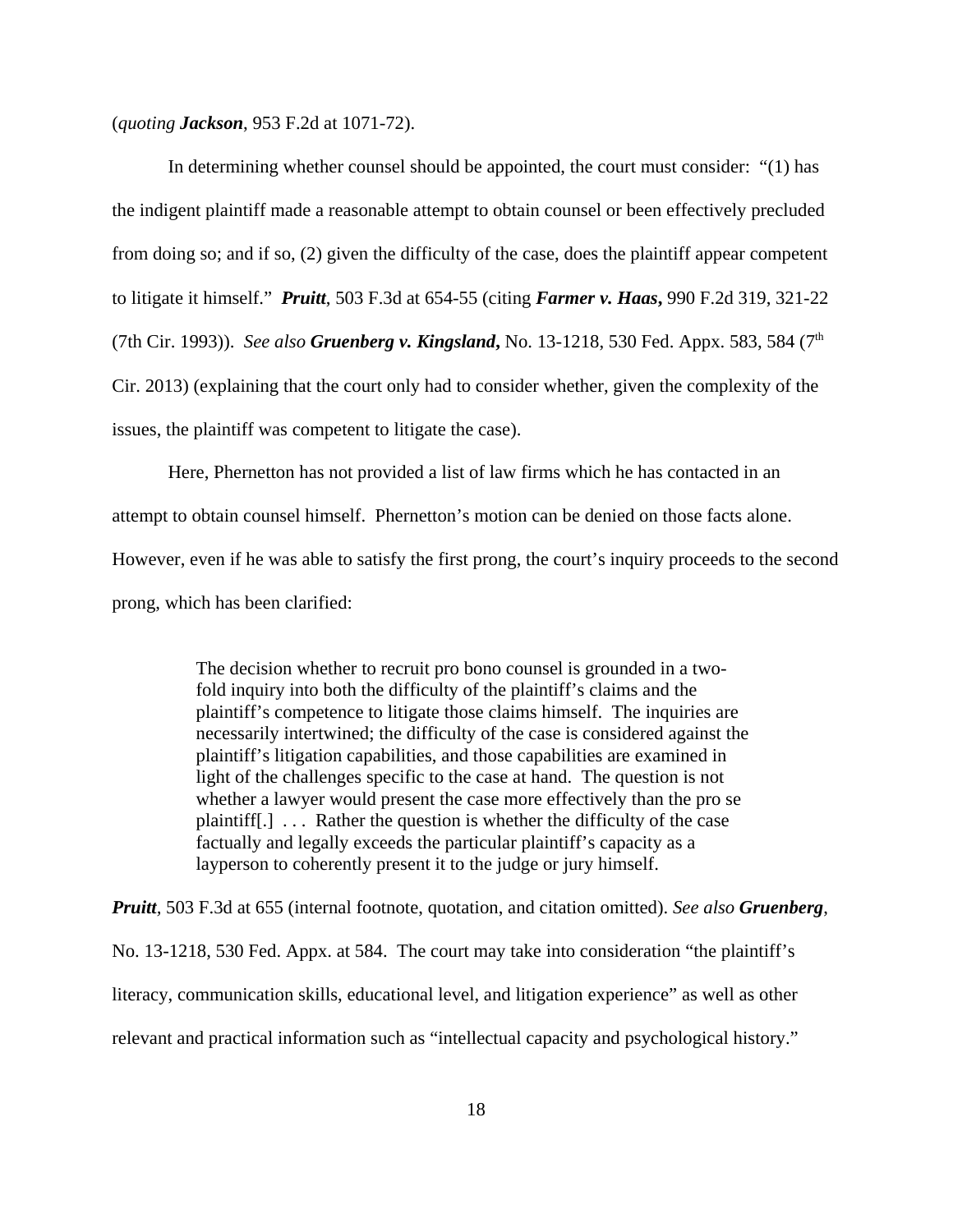*Pruitt*, 503 F.3d at 655. Any evidence given in support of the request for counsel, as well as that gleaned from the available pleadings and other case communication at the time, should be reviewed and considered. *Pruitt,* 503 F.3d at 655.

Here, the docket reflects that Phernetton is literate and coherent. His handwritten complaint and motions are legible and understandable. The nature of the claims put forth are simple and straightforward: It is clear that Phernetton is alleging Title VII and American's with Disabilities Act violation. The court finds that he is not entitled to an appointed counsel.

On July 23, 2014, Phernetton filed a motion asking the court to continue the date on which Lowell scheduled his deposition because he had an appointment with the State of Indiana. Phernetton has requested three prior continuances. In many of his filings, Phernetton stated that he could not submit to a deposition because he would not commit perjury and that he was protected under the ADA, HIPAA, Social Security Act, and the Fifth Amendment of the United States Constitution. To the extent Phernetton is seeking a protective order from participating in a deposition, his request is unfounded. The court already has explained that Phernetton's extrinsic ongoing claims against Lowell do not negate his duty to participate in discovery in this matter. The Social Security Act, Indiana Workers' Compensation Act, and HIPAA do not exempt him from his obligation to participate in discovery in this matter. Moreover, discovery is part of every case raised under the American's with Disabilities Act. Defendants are entitled to discover information so that they may defend claims filed against them. If Phernetton needs some accommodations during his deposition due to his medical conditions, such as additional breaks, such can be arranged with defense counsel.

Turning to Phernetton's claim that he has a right to counsel under the Constitution before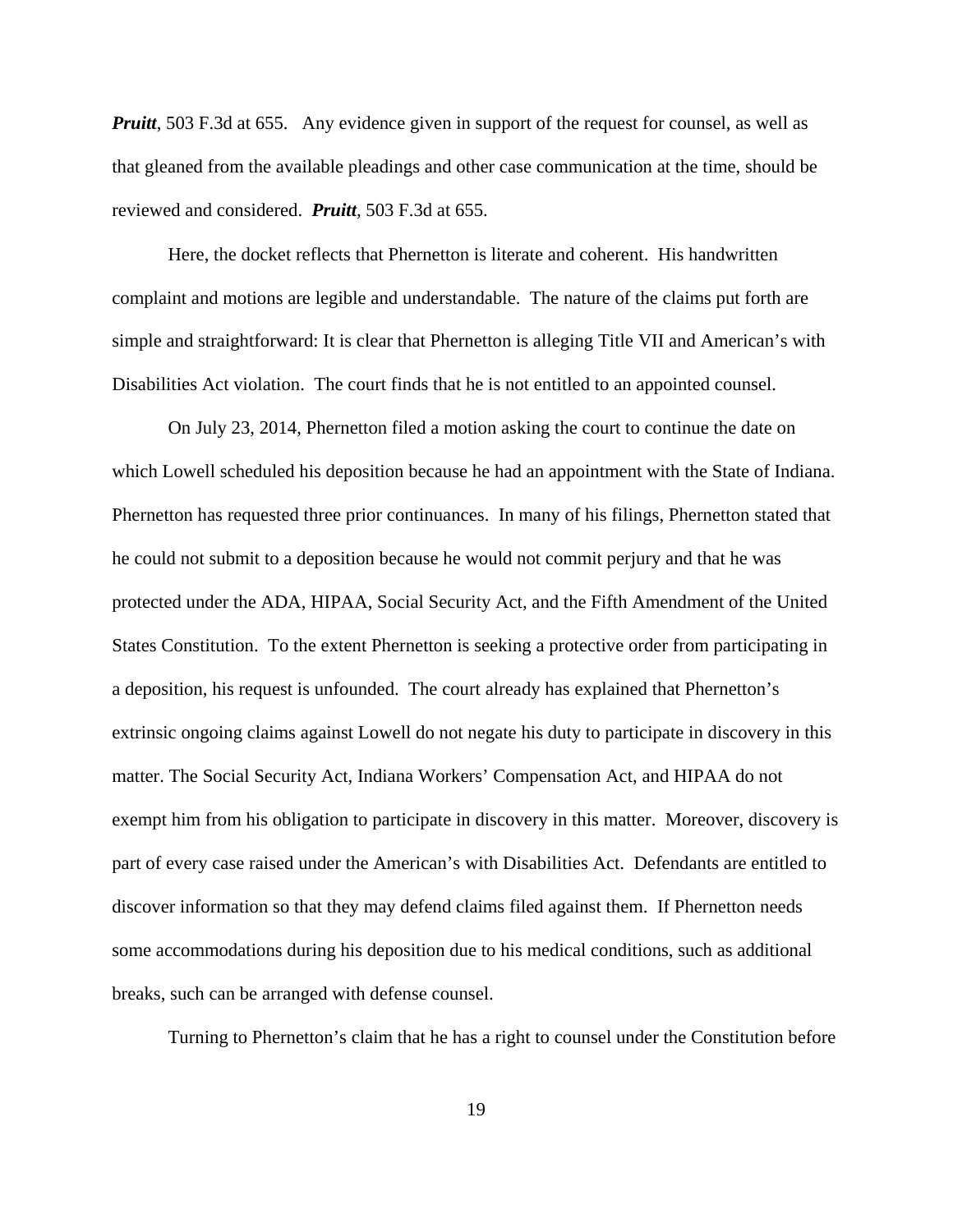submitting to a deposition, the right to counsel only attaches in criminal cases. As explained above, Phernetton is not entitled to counsel in this case. Phernetton's other repeated excuse is that he will not submit to a deposition because he will not commit perjury. Phernetton only would commit perjury if he were to lie during his deposition. Federal Rule of Civil Procedure 30 allows parties to conduct depositions as one method of discovery. Phernetton cannot avoid the deposition because he fears that he will commit perjury. Phernetton must submit to a deposition and give truthful statements.

Lowell served Phernetton a notice stating that the deposition would take place on August 6, 2014. If Phernetton did not submit to the deposition on this date, he is **DIRECTED** that he must submit to a deposition by September 22, 2014, as will be arranged by Lowell. Phernetton is again **ADVISED** that failure to comply may result in sanctions. *See* **Federal Rule of Civil Procedure 37.**

Phernetton also filed a separate motion to overrule Lowell's objection. The court construes this as a reply to his motion to continue and **DIRECTS** the clerk to amend the docket to reflect as much.

Based on the foregoing reasons, the Plaintiff's Motion for Relief and Response to Motion by Defendant [DE 25] is **DENIED**; the Motion of Response to Defendant Counsel [DE 33] is **STRICKEN**; the Defendant's Motion to Compel [DE 35] is **GRANTED**; the Motion to Strike Certain of Plaintiff's Filings [DE 36] is **GRANTED IN PART and DENIED IN PART**; the Defendant's Motion to Deem Defendant's Request to Admit as Admitted Against Plaintiff [DE 37] is **DENIED**; the Motion for Continuance and Medical Reports [DE 39] is **STRICKEN**; the Motion for Cease and Desist and Contempt [DE 43] is **DENIED**; the Motion to Appoint Legal